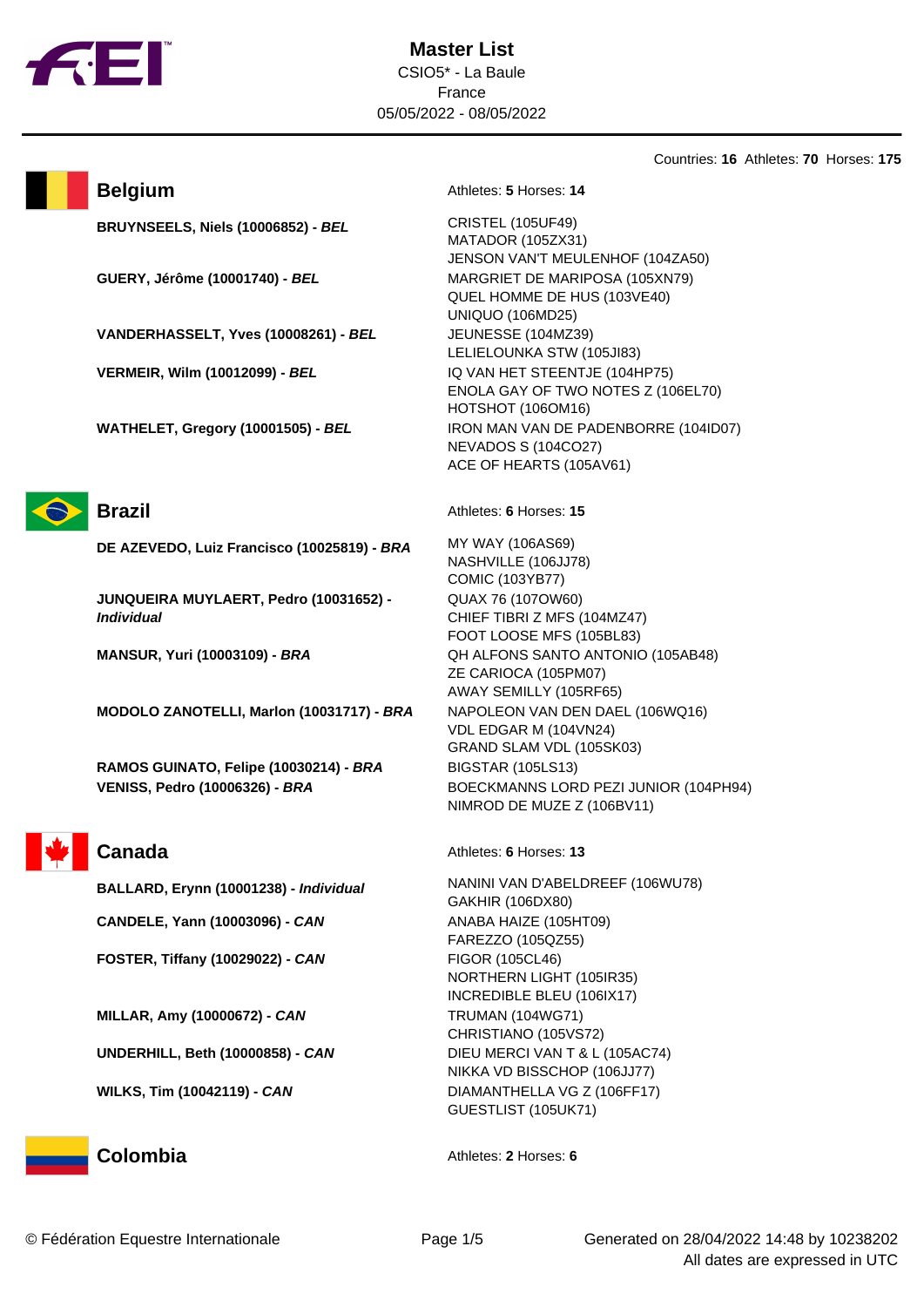

**LOPEZ LIZARAZO, Carlos Enrique (10000483) - Individual**

**LOPEZ LIZARAZO, Rene (10000484) - Individual** CHEYENNE DE LA VIOLLE (106EP36)

**BILLOT, Mathieu (10006547) - Individual** LORD DE MUZE (105WE33)

**BOST, Roger Yves (10002670) - Individual** BALLERINE DU VILPION (105RS60)

**BOUDANT, Francois Xavier (10001364) - Individual** BRAZYL DU MEZEL (105TQ65)

**DELESTRE, Simon (10002790) - FRA** CAYMAN JOLLY JUMPER (105MZ14)

**DELMOTTE, Nicolas (10002377) - Individual** DALLAS VEGAS BATILLY (106MM11)

**GOFFINET, Laurent (10001987) - Individual** ATOME DES ETISSES (105AS29)

**LEPREVOST, Penelope (10016473) - FRA** VERITE UNE PRINCE (105EG73)

**LEROY, Aurelien (10021580) - Individual** CROQSEL DE BLAIGNAC (105XU62)

**LESQUEREN, Robin (10006603) - Individual** DAOUEN DU MORIO (106TP66)

**LEVY, Edward (10067126) - Individual** UNO DE CERISY (104FP01)

**MOISSONNIER, Megane (10043493) - FRA** CORDIAL (104PP46)

**ROBERT, Olivier (10002434) - FRA** CARECA LS ELITE (106BT97)

**ROZIER, Philippe (10002549) - Individual** LE COULTRE DE MUZE (105XF87)

ADMARA 2 (103CB96) CHELANA DE LAZEROU Z (106HL11) JIMCY DU LYS (104RN17) STALOGNIA (105AK87) DEESSE DU CHATEAU (106SW90)

## **France** Athletes: **19** Horses: **47**

**ANQUETIN, Julien (10028856) - Individual** BLOOD DIAMOND DU PONT (106EH87) IVIZI (106IO68) H (105YR18) BAD BOY DU BOBOIS (105WU82) BLUEMUCH DES BALEINES (105ND77) BYZANCE DE VAINS (105PO71) DEXTER FONTENIS Z (106JR76) DENERYS DU MONTCEAU (106HV52) CITADIN DU CHATELLIER (105WU91) **DEMONTE, Marie (10010501) - Individual** LAS VEGAS VD PADENBORRE (105AJ01) DESTIN D'EUSKADI (106JW08) EMIR DU CHANU (106ZH45) **FRIANT, Pierre Marie (10060973) - Individual** URDY D'ASTREE (104OV67) BIANCA STAR (105WR24) ABSOLUT DE LACKE (106GI21) **GONIN, Julien (10016434) - Individual** VALOU DU LYS (104NM73) CAPRICE DE GUINFARD (106QE86) CYMBA (105WU81) **LEONI, Philippe (10002543) - Individual** MISS MARIE VAN'T WINNENHOF (106FF97) JAMES BOND DU BEC (104SG07) TEXAS (105RD21) ERMES DI TAI (106SP94) DORADO DE RIVERLAND (106TO73) BARY LOUVO (106CH37) (Late Entry) CATCHAR MAIL (106DQ55) CONFIDENCE D'ASS (106LS25) (Late Entry) DAISY TOP GERY (106II83) BALADIN DES MATIS (105WZ68) VADROUILLE D'AVRIL (105GK67) VIVALDI DES MENEAUX (104VT84) NIGHT LIGHT VAN'T RUYTERSHOF (106TE36)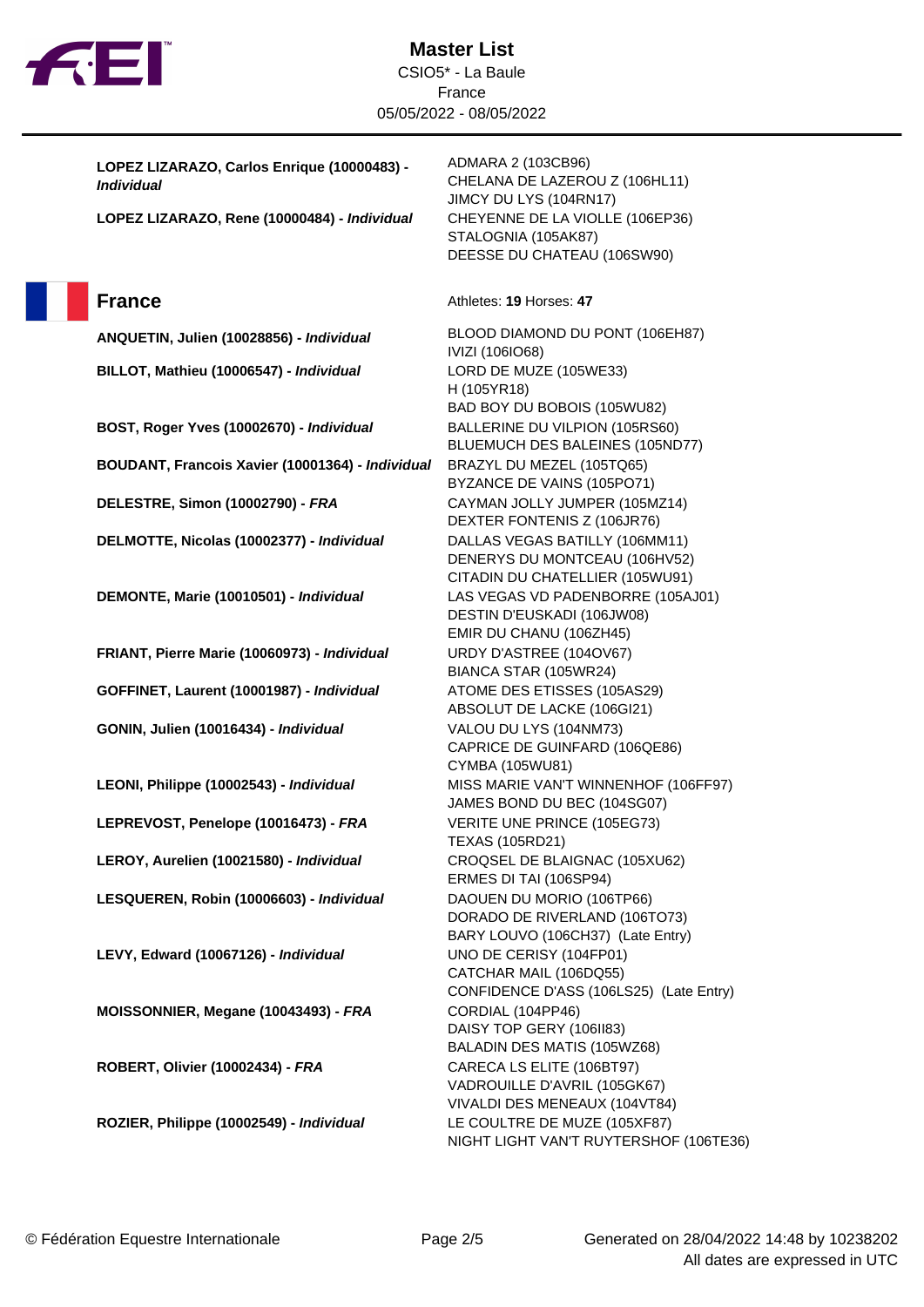

**DEUSSER, Daniel (10008871) - GER** IN TIME (106TP76)

**DREHER, Hans-Dieter (10001552) - GER** ELYSIUM (105RO98)

**EHNING, Marcus (10011403) - GER** PRIAM DU ROSET (105WG52)

**NIEBERG, Gerrit (10046659) - GER** BEN 431 (106AO58)

**WARGERS, Jana (10036936) - GER** LIMBRIDGE (104GG70)

**WEISHAUPT, Maximilian (10039498) - Individual** DSP OMERTA INCIPIT (105OD15)



**Great Britain Athlete: 1** Horses: 2

**LYNCH, Denis (10001106) - Individual Horse Slot MCAULEY, Mark (10006836) - Individual** JASCO VD BISSCHOP (104HP42)



**BLUMAN, Daniel (10055402) - Individual** LADRIANO Z (104WU16)

**BOLOGNI, Filippo Marco (10024724) - ITA** QUILAZIO (105GT51)

**GAROFALO, Antonio Maria (10033608) - ITA** CONQUESTADOR (104ME13)

**STAUT, Kevin (10001927) - FRA** TOLEDE DE MESCAM HARCOUR (104IY75) VISCONTI DU TELMAN (104XQ46) BOND JAMESBOND DE HAY (105TS76)

**Germany Athletes: 6 Horses: 17** 

KIANA VAN HET HERDERSHOF (106BQ75) MAYA - S (106PW38) COUS COUS 3 (107AW65) VESTMALLE DES COTIS (104WA72) A LA CARTE NRW (104OB87) CLOE GP Z (104QQ09) BLUES D'AVELINE CH (107JE48) AMIGO 1841 (106HY92) CADEAU Z (106XB12) SIDNEY SAM B (106KI37) NEXUS 12 (103FT69)

**BRASH, Scott (10031085) - Individual** HELLO JEFFERSON (104SN26) HELLO SHELBY (104HJ94)

**Ireland** Athletes: **2** Horses: **5** 

Horse Slot MIEBELLO (103JF62) DJANGO STE HERMELLE (106XV95)

**Israel** Athlete: **1** Horses: **2** 

CACHEMIRE DE BRAIZE (105MW45)

**Italy** Athletes: **6** Horses: **15** 

**BICOCCHI, Emilio (10016406) - Individual** SEVILLANA DEL TERRICCIO (105OG88) RONDINE DEL TERRICCIO (105DK20) CAPUCCINO (105YU20) QUIDICH DE LA CHAVEE (102NI37) **BROTTO, Fabio (10016424) - ITA** VANITA' DELLE ROANE (104IF06) DOHA DELLE ROANE (106RU84) ODENSE ODEVELD (106MI22)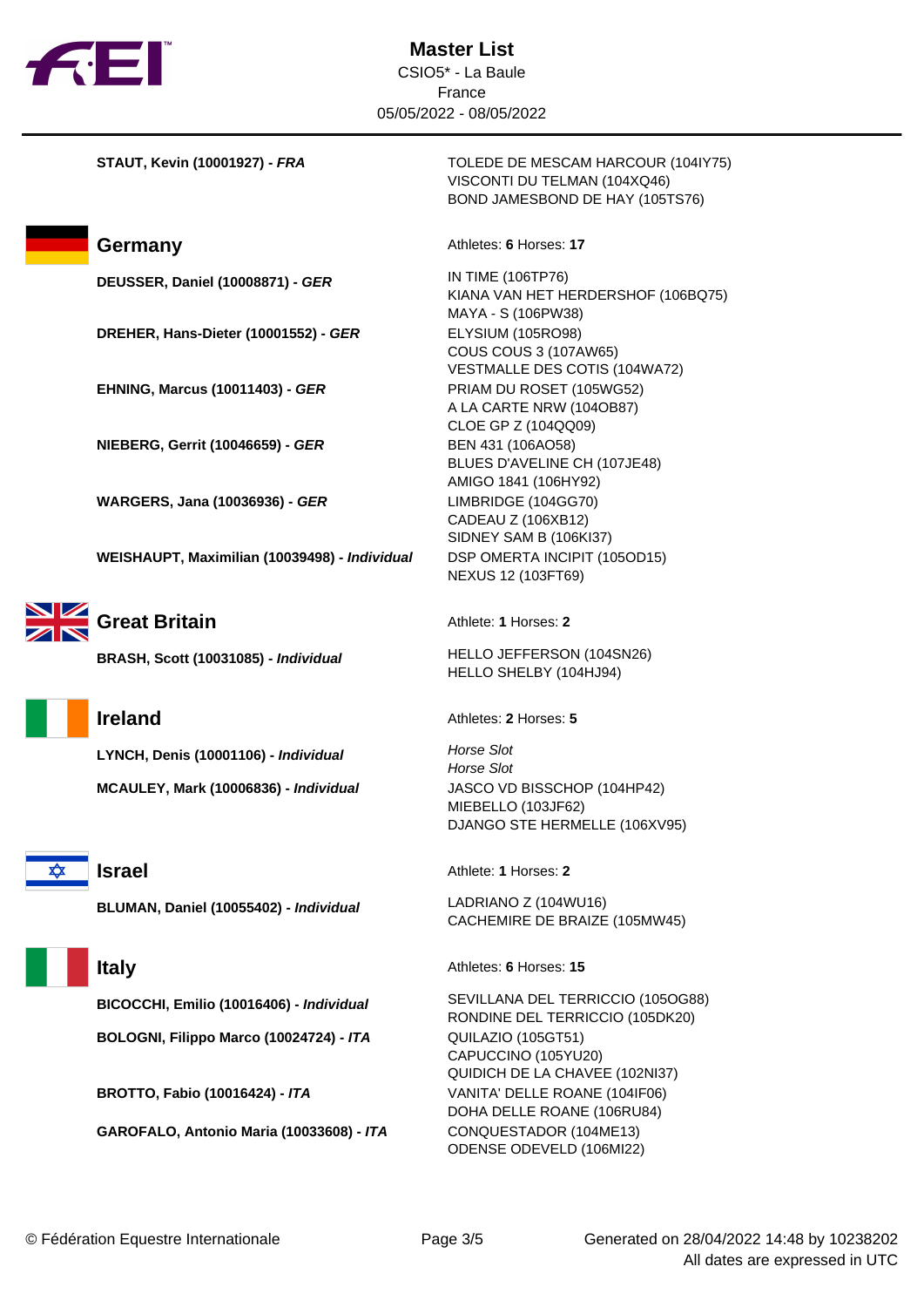

**PISANI, Riccardo (10002619) - ITA** CHACLOT (105OE21)



**NASER, Ra'ad (10005784) - Individual** LEVISTO (105BQ81)

**SMOLDERS, Harrie (10001566) - Individual** DARRY LOU (104DE68)

**ALVAREZ MOYA, Sergio (10007927) - Individual** ALAMO (105AX08)

**MARQUEZ GALOBARDES, Alberto (10017359) - Individual**



**ANDERSSON, Petronella (10029959) - SWE** HALITA O (106JK85)

**HELLSTRÖM, Wilma (10027370) - SWE** CICCI BJN (105NG87)

**VON ECKERMANN, Henrik (10001601) - SWE** GLAMOUR GIRL (105UM04)

**VON ESSEN, Angelie (10000724) - SWE** HAPPINESS DK Z (105TZ84)



**BAUMANN, Elian (10086384) - SUI** CAMPARI Z (104HW50)

**FUCHS, Martin (10030545) - SUI** THE SINNER (104HD42)

**FUHRER, Dominik (10066995) - Individual** GHOST (105MF77)

**GUERDAT, Steve (10011463) - SUI** TAINA M&M (106HL59)

**MARTINENGO MARQUET, Giulia (10010692) - ITA** SCUDERIA 1918 CALLE DELUXE (106IW76) SCUDERIA 1918 QUICK AND EASY 3 (105XB29) SCUDERIA 1918 CLARISTO 3 (106OW39) CHARLEMAGNE JT Z (105CZ23) SERONERA (105TF90)

**Jordan** Athlete: **1** Horses: **2** 

OREO D.R. (106MN82)

**Netherlands** Athlete: **1** Horses: **3** 

BINGO DU PARC (105AQ88) URICAS V/D KATTEVENNEN (105OR85)

**Spain** Athletes: 2 Horses: 4

MALIBU DE MUZE (106PW42) UCELLO MASSUERE (104MD70) ALDO DU MANOIR (105KD46)

**Sweden** Athletes: **5** Horses: **12** 

CASTRES VAN DE BEGIJNAKKER Z (105HC67) NITHARD VAN DE PEERDENHOEVE (106QD84) CORNEST (106NJ04) QUINTI VON HOF (106QM68) **TOVEK, Evelina (10064947) - SWE** WINNETOU DE LA HAMENTE Z (105HH20) MOEBOETOE V/D ROSHOEVE (106YZ75) CALIZI (107FI41) COCHELLA (103DJ10)

**Switzerland** Athletes: **6** Horses: 16

**BALSIGER, Bryan (10061969) - SUI** DUBAI DU BOIS PINCHET (105DU97) URBANUS Z (106MU74) EVEREST V'T HOF V EVERSEM Z (106IQ38) LITTLE LUMPI E (105LK16) CONNER JEI (106JB17) LEONE JEI (106DX29) CALL ME CARLY (105CJ61) DYNAMIX DE BELHEME (106FY67) VENARD DE CERISY (104YN64)